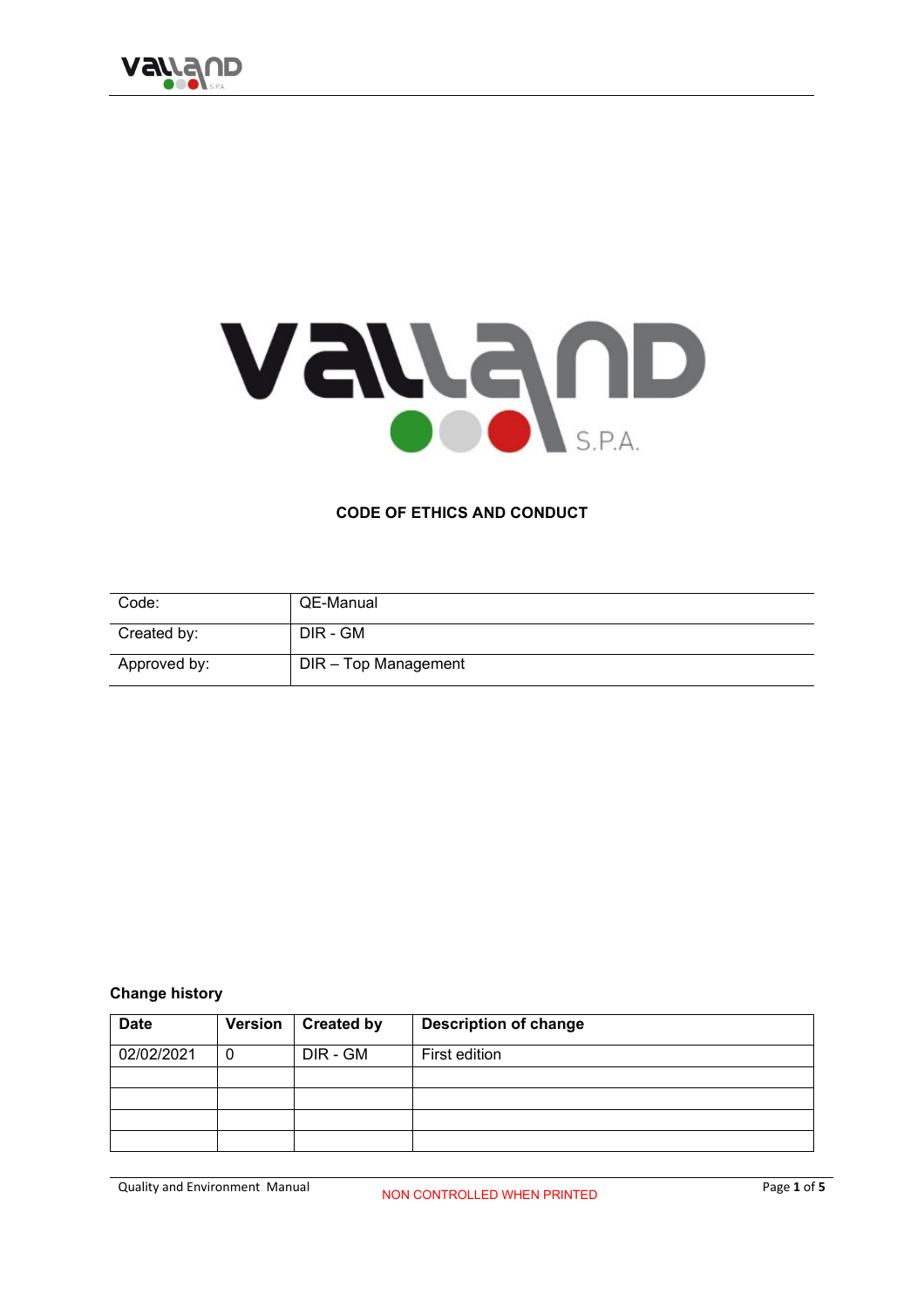

| 1.  | <b>GENERAL</b>                                     | $\mathbf 2$             |
|-----|----------------------------------------------------|-------------------------|
| 2.  | <b>EMPLOYEES</b>                                   | $\overline{\mathbf{3}}$ |
| 3.  | <b>FAMILIES</b>                                    | 3                       |
| 4.  | <b>COMMUNITIES</b>                                 | 3                       |
| 5.  | <b>ENVIRONMENT</b>                                 | $\overline{\mathbf{3}}$ |
| 6.  | <b>SUPPLIERS</b>                                   | 3                       |
| 7.  | <b>EQUAL OPPORTUNITIES</b>                         | 3                       |
| 8.  | HARASSMENT-FREE WORKPLACE                          | 4                       |
| 9.  | <b>HEALTH AND SAFETY</b>                           | $\overline{a}$          |
| 10. | <b>ENVIRONMENT</b>                                 | 4                       |
| 11. | <b>SUBSTANCE ABUSE</b>                             | $\overline{a}$          |
| 12. | <b>CONFLICT OF INTERESTS</b>                       | 4                       |
| 13. | DONATIONS, GIFTS, FAVOURS, ENTERTAINMENT           | 4                       |
| 14. | <b>CORRUPTION, BRIBES, KICKBACKS</b>               | 5                       |
| 15. | INTELLECTUAL PROPERTY AND CONFIDENTIAL INFORMATION | 5                       |
| 16. | <b>FINANCIAL REPORTING INTEGRITY</b>               | 5                       |

## **1. GENERAL**

The Company intends to comply with the law wherever we operate and to conduct all business activities aiming for highest ethical standards.

This Code of Ethics and Conduct summarizes the standards that must guide our actions. Our commitment flows naturally from our responsibilities to our stakeholders.

Each employee at the Company is responsible for his own behaviour. While performing our duties, we are responsible for ensuring that we conduct ourselves in a manner that reflects positively on the Company.

Every employee's personal responsibilities include:

- Complying with all applicable laws and regulations
- Complying with all applicable Company policies
- Maintaining appropriate ethical behaviour
- Reporting any suspected misconduct, illegal activity, fraud or abuse of Company assets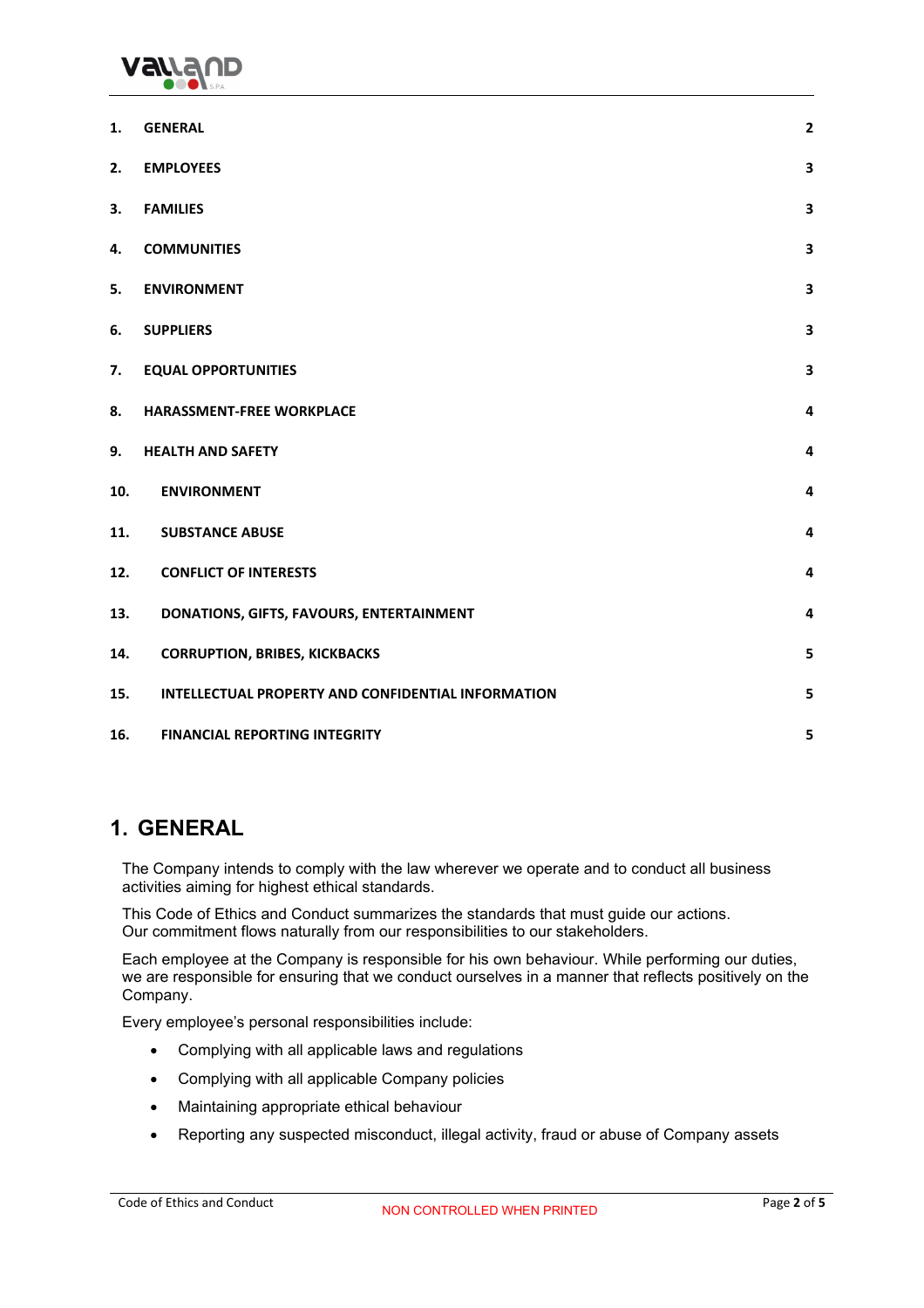

#### **2. EMPLOYEES**

We believe in treating people with dignity and providing equal employment opportunity for all employees in our practices of recruiting, compensation and professional development.

We believe in respecting human rights, providing safe and healthy working conditions, and respecting employees' rights to bargain collectively.

We recognize that integrating the unique attributes and talents of our diverse workforce contributes to more creativity and better solutions to problems.

We expect our employees to speak out when they see ethical lapses.

We do not want others to ask our employees to do anything wrong and, likewise, will not ask anyone else to do anything wrong.

#### **3. FAMILIES**

We strive for a healthy balance between our work and our family lives.

#### **4. COMMUNITIES**

We strive to contribute to the overall quality of life wherever we operate.

We want communities to count on us for our help in civic, charitable and other community activities.

## **5. ENVIRONMENT**

We strive to operate in a manner that has a minimal, if not zero, impact on the surrounding environment.

This includes the sourcing of the materials we use in our products, and the monitoring of the impact our processes have on the environment.

# **6. SUPPLIERS**

We strive to choose vendors and suppliers objectively and strive for honesty in all business dealings with them.

We will make purchasing decisions on the basis of such factors as price, quality, delivery, service and integrity.

Our suppliers are made aware of our Code of Ethics and encouraged to adopt and maintain the same values in their work.

# **7. EQUAL OPPORTUNITIES**

All employees deserve a workplace where they feel respected and appreciated.

Our policies are designed to ensure that employees are treated fairly and with respect, by the Company and each other.

The Company will hire, evaluate, transfer, compensate and promote employees solely based on skills and performance, without discrimination.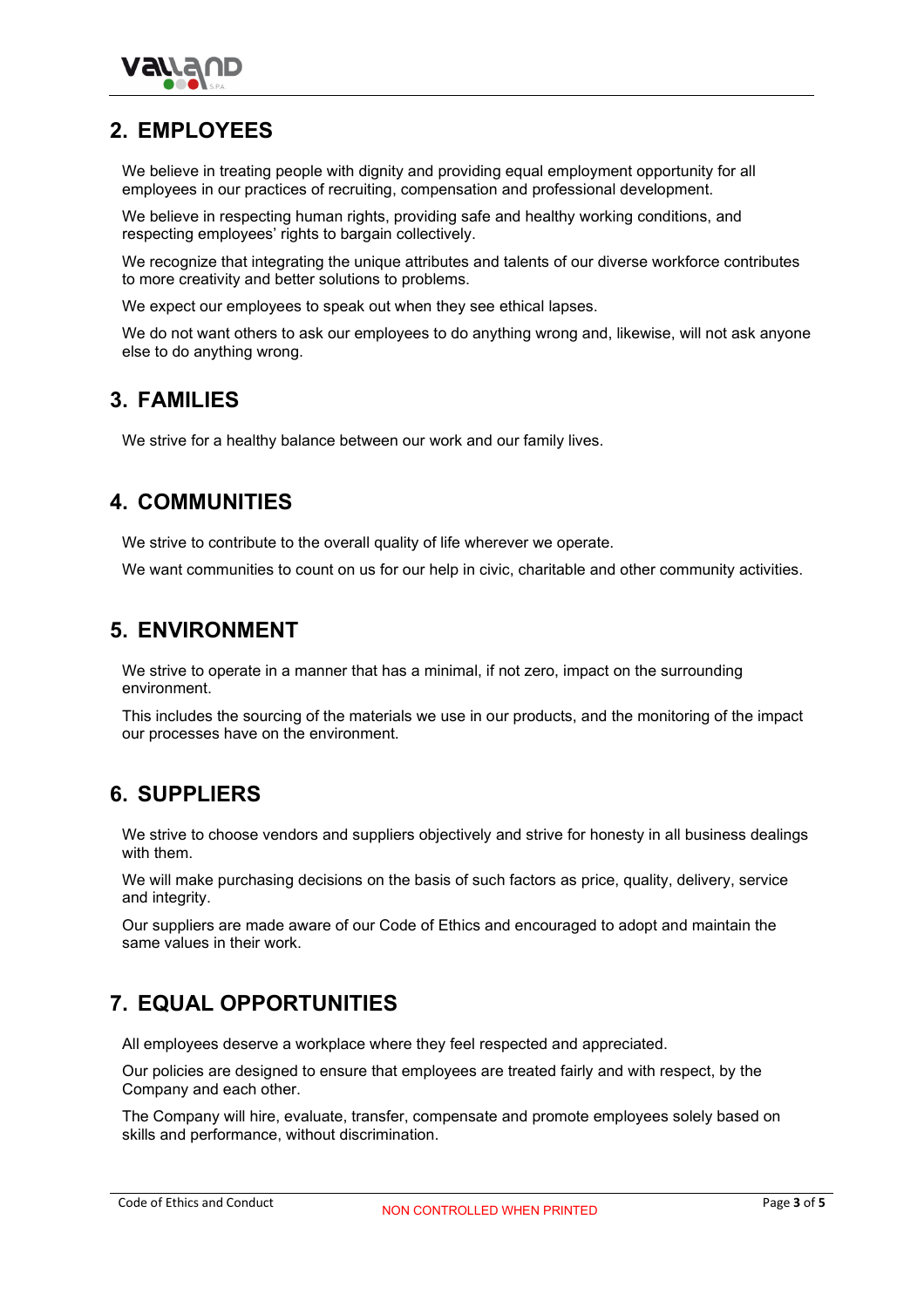

## **8. HARASSMENT-FREE WORKPLACE**

Harassment may occur when the words, actions or behaviour of members of the work group create an intimidating, hostile or offensive work environment.

Any type of harassment can be destructive to a positive work environment and will not be tolerated.

# **9. HEALTH AND SAFETY**

We are committed to the health and safety of our workers, as defined in our HSE policy.

#### **10. ENVIRONMENT**

We are committed to the good health of the environment in which we work and operate. Towards this goal, the Company has obtained and will continue to renew the ISO 14001 certification.

## **11. SUBSTANCE ABUSE**

It is the policy of the Company to maintain a safe, healthy and productive work environment for all employees. To that end, the Company will act to eliminate substance abuse as it increases the potential for accidents, absenteeism, substandard performance, poor employee morale or damage to the Company's reputation.

As a condition of continued employment with the Company, employees must comply with all applicable substance abuse policies, guidelines and/or procedures.

These rules are made explicit in the employee handbook.

#### **12. CONFLICT OF INTERESTS**

A conflict of interest occurs when our private interests interfere in any way with the interests of the Company.

Employees dealings with customers, suppliers, contractors, competitors or any person doing or seeking to do business with the Company must be in the best interest of the Company to the exclusion of consideration of personal preference or advantage.

## **13. DONATIONS, GIFTS, FAVOURS, ENTERTAINMENT**

Business gifts and entertainment are customary courtesies designed to build goodwill among business partners. These courtesies include such things as meals and beverages, accommodations, travel and other merchandise or services.

However, a problem may arise when such courtesies compromise – or appear to compromise – our ability to make objective and fair business decisions.

The Company prohibits the offer of any type of payment or benefit to any national or foreign governmental authority for the purpose of obtaining or maintaining business or any commercial advantages.

Employees should neither seek nor accept for themselves or others any gifts, favours or entertainment without a legitimate business purpose, nor seek or accept loans (other than conventional loans at market rates from lending institutions) from any person or business organization that does or seeks to do business with, or is a competitor of the Company.